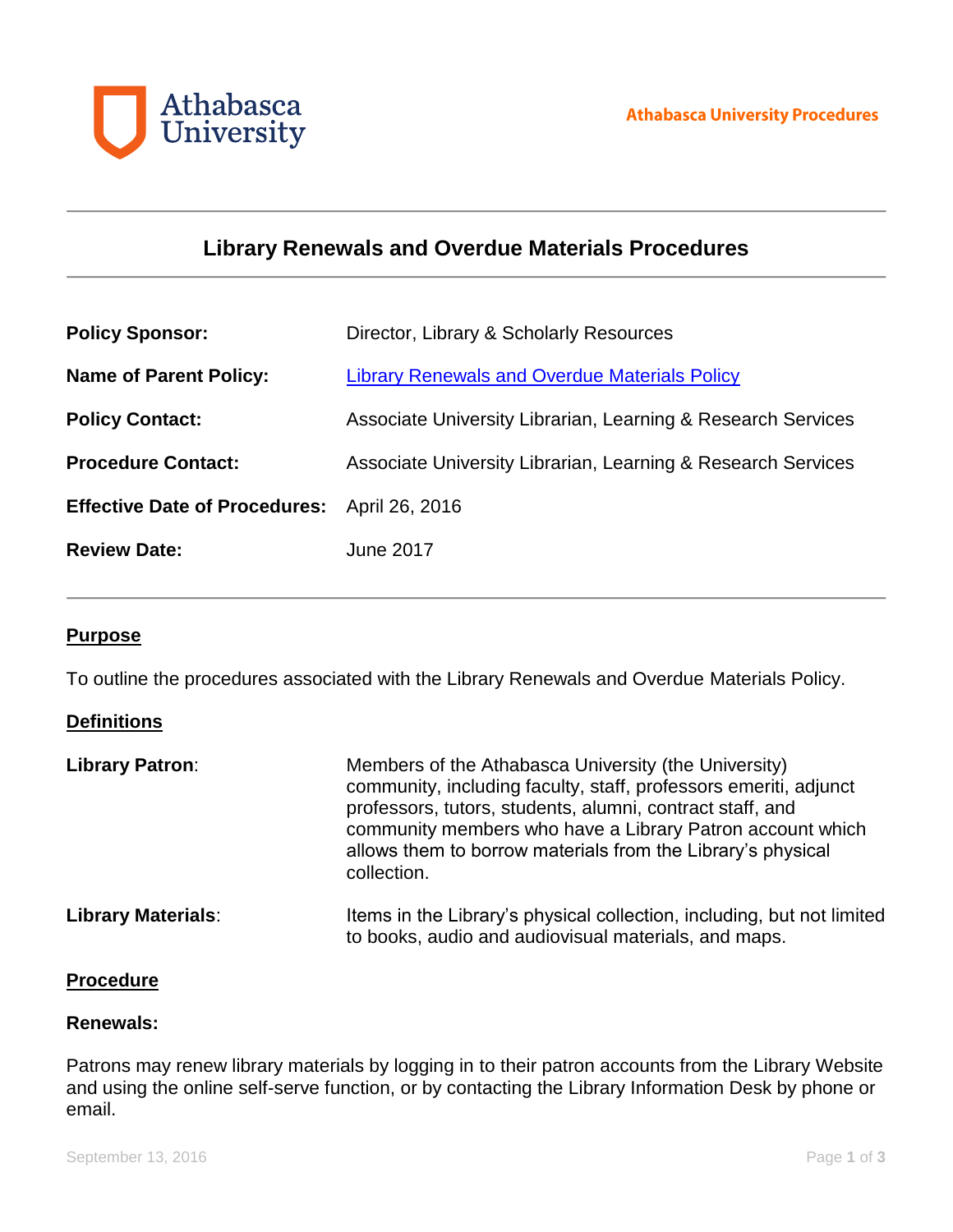The online self-serve function allows patrons to renew materials twice. Subsequent renewals may be requested by contacting the Library Information Desk ([http://library.athabascau.ca/AskAULibrary.html\)](http://library.athabascau.ca/AskAULibrary.html).

Library Materials that have been requested by other patrons may not be renewed and must be returned to the Library.

The Library system generates a *Courtesy Notice* five (5) days before an item is due, and the notice is sent by email to the patron.

# **Overdue Materials:**

If an overdue item is requested by another Library Patron, a *Recall Notice* will be generated and sent to the Library Patron who has the requested material.

Library Patrons can keep their patron accounts in good standing by renewing overdue materials.

When overdue materials are not renewed or returned to the Library, the Library system will generate two overdue notices. These notices are usually sent to patrons by email, but may also be sent via regular mail.

The *First Overdue Notice* is generated by the system and sent 14 days (two weeks) after the due date of the materials.

If the materials are not returned after the *First Overdue Notice* is sent, a *Second Overdue Notice* is generated by the system and sent 28 days (four weeks) after the materials became due.

The *Second Overdue Notice* informs the patron that an invoice will be issued if the materials are not renewed or returned to the University Library, or if the Library is not contacted regarding the overdue material.

If the materials remain overdue 42 days (six weeks) after the due date, a *Finance Notice for Library Materials* is generated by the system, which includes an estimate of the replacement cost of the materials plus applicable processing charges. The University Library will attempt to contact the patron once, by email or phone, to inquire about the status of the materials and/or the patron account.

If, at this point, the materials are not renewed or returned to the Library, one of the following actions will be taken:

- For students: a hold (block) is placed on the student's Banner and Library Accounts and all University services to the student are suspended until the issue is resolved.
- For all other Library Patrons a hold (block) is placed on the patron's Library account, and no materials may be borrowed until the issue is resolved.